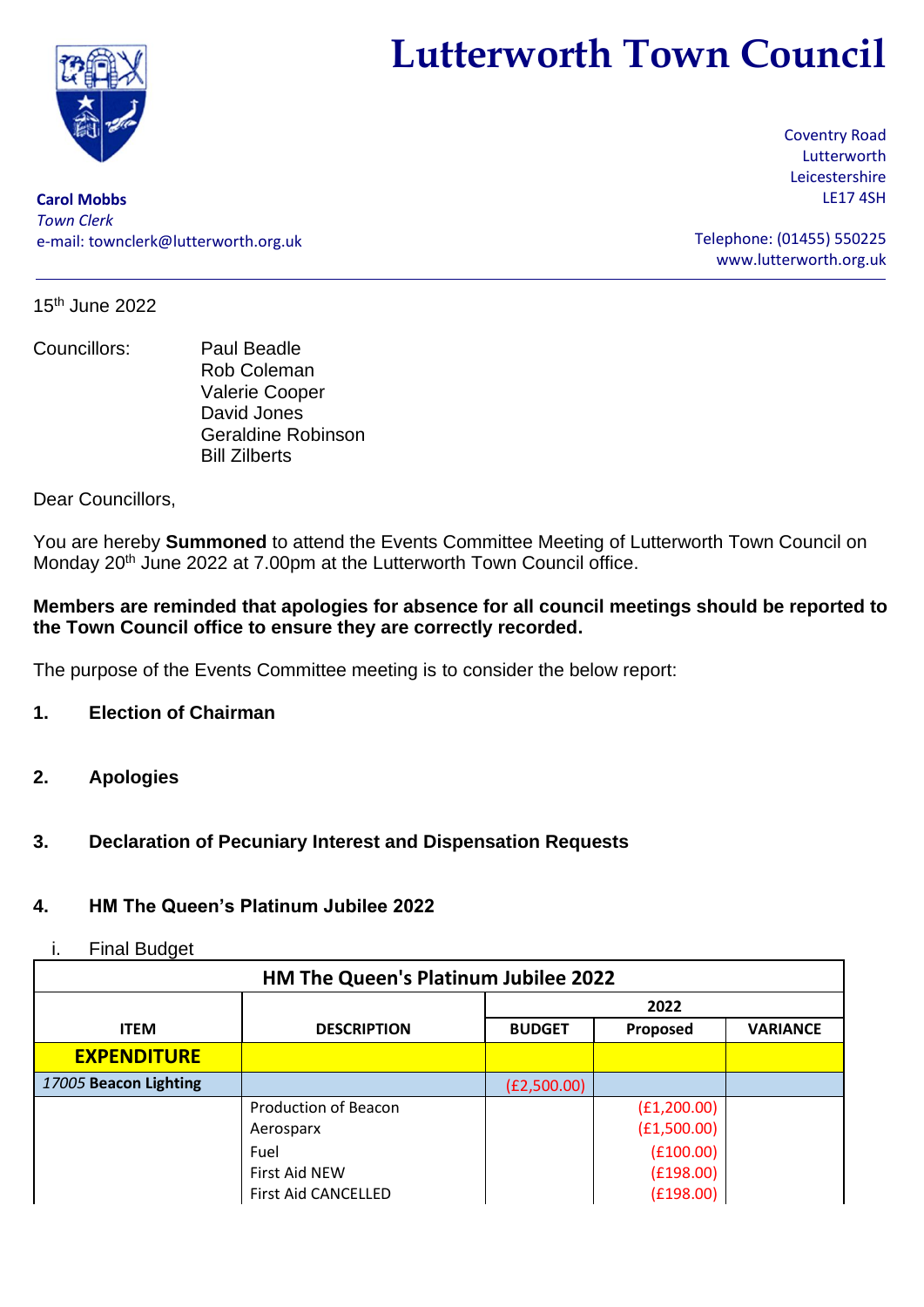|                            | Lutterworth Town Band                        |             | (E170.00)                |              |
|----------------------------|----------------------------------------------|-------------|--------------------------|--------------|
|                            | Glowsticks                                   |             | (E89.50)                 |              |
|                            | Purple LED Lights<br><b>Town Crier Bell</b>  |             | (E749.26)                |              |
|                            | <b>Sub Total</b>                             | (E2,500.00) | (E13.00)<br>(E4, 217.76) | (E1, 717.76) |
|                            |                                              |             |                          |              |
| 17003 Picnic in the Park   |                                              |             |                          |              |
| <b>Attractions</b>         |                                              | (E1,000.00) |                          |              |
|                            | Punch & Judy                                 |             | (E420.00)                |              |
|                            | Donkey Hire<br><b>Sub Total</b>              | (E1,000.00) | (E575.00)<br>(F995.00)   | £5.00        |
| <b>Stage Entertainment</b> |                                              | (E2,000.00) |                          |              |
|                            | <b>Stage Hire</b>                            |             | (E850.00)                |              |
|                            | PA/Hosting                                   |             | (E1,500.00)              |              |
|                            | <b>Sub Total</b>                             | (E2,000.00) | (E2, 350.00)             | (E350.00)    |
| <b>Publicity</b>           |                                              | (E500.00)   |                          |              |
|                            | Swift Flash Adverts x4 1/4 Page              |             | (E280.00)                |              |
|                            | 250 A4 Posters Beacon                        |             | (E35.00)                 |              |
|                            | 250 A4 Posters PITP                          |             | (E35.00)                 |              |
|                            | Lutterworth D J Advert                       |             | (E250.00)                |              |
|                            | Vinyl Banners for Lutt. Signs x4             |             | (E250.00)                |              |
|                            | <b>Sub Total</b>                             | (E500.00)   | (E850.00)                | (E350.00)    |
| <b>Health &amp; Safety</b> |                                              | (E500.00)   |                          |              |
|                            | <b>Toilet Hire</b>                           |             | (E400.00)                |              |
|                            | First Aid NEW                                |             | (E330.00)                |              |
|                            | <b>First Aid CANCELLED</b>                   |             | (E330.00)                |              |
|                            | <b>Sub Total</b>                             | (E500.00)   | (E1,060.00)              | (E560.00)    |
| Licensing/HDC/LCC          |                                              | £0.00       |                          |              |
|                            | <b>TEN</b>                                   |             |                          |              |
|                            | <b>Sub Total</b>                             | £0.00       | £0.00                    | £0.00        |
| Misc.                      |                                              | (E1,000.00) |                          |              |
|                            | <b>Commemorative Mugs</b>                    |             | (E801.00)<br>(E176.00)   |              |
|                            | Hats, Flags, Bunting                         |             | (f62.05)                 |              |
|                            | <b>Cardboard Cutouts</b><br><b>Sub Total</b> | (E1,000.00) | (E1, 039.05)             | (E39.05)     |
| <b>TOTAL EXPENDITURE</b>   | <b>GRAND TOTAL</b>                           | (E7,500.00) | (E10, 511.81)            | (E3, 011.81) |
| <b>INCOME</b>              |                                              |             |                          |              |
| New code to be created     | Grants                                       |             | £750.00                  | £750.00      |
|                            | Funfair (20% of takings)                     |             | £220.00                  | £220.00      |
|                            | Donkey Hire (takings)                        |             | £260.23                  | £260.23      |
|                            | <b>Stall Bookings</b>                        |             | £1,007.50                | £1,007.50    |
|                            | Mug Sales (300 at £2.50 each)                |             | £743.00                  | £743.00      |
| <b>TOTAL INCOME</b>        | <b>GRAND TOTAL</b>                           | £0.00       | £2,980.73                | £2,980.73    |
| <b>TOTAL BUDGET</b>        | <b>OVERALL</b>                               | (E7,500.00) | (E7, 531.08)             | (E31.08)     |

ii. Overview of how the events went.